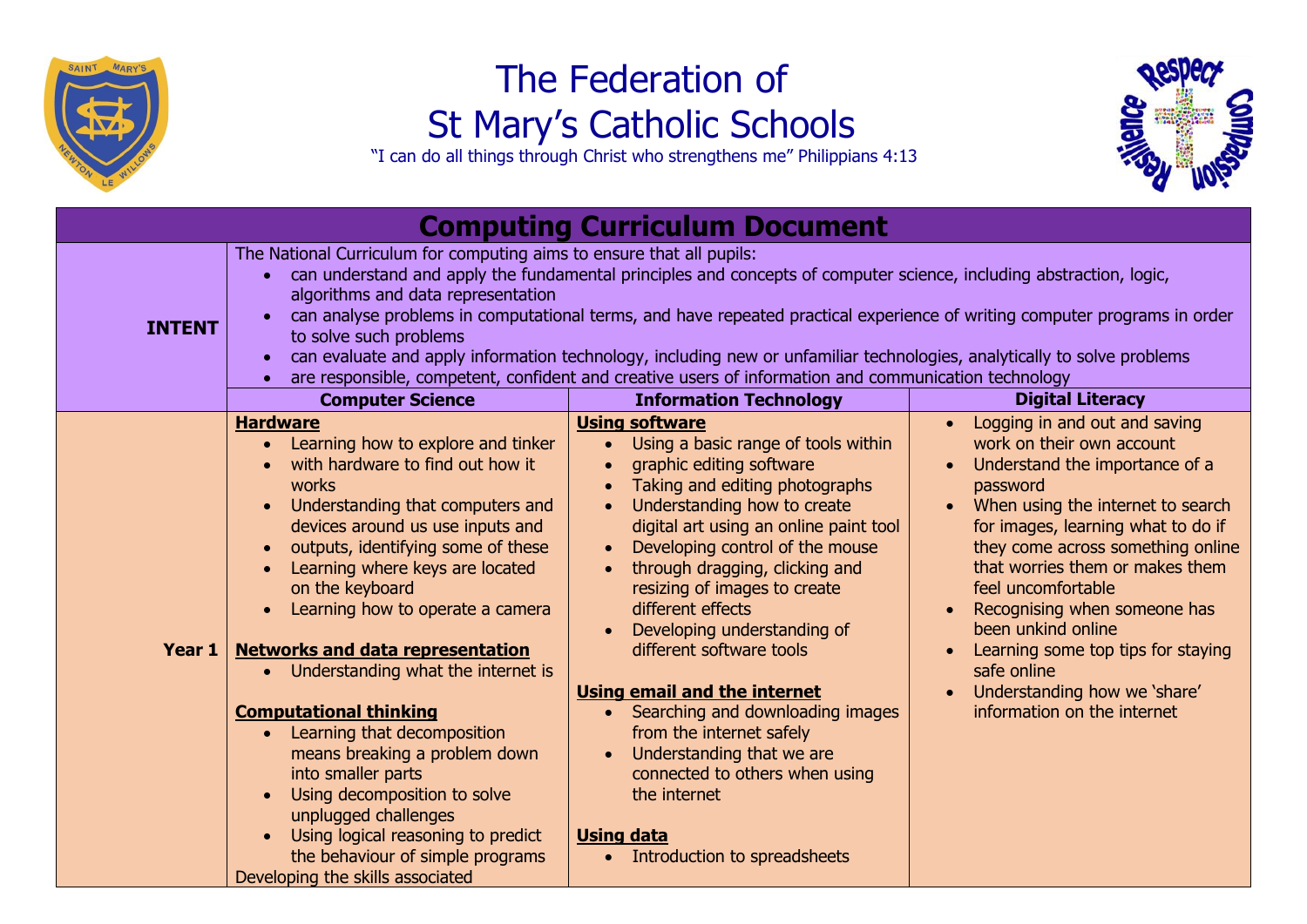|                   | • with sequencing in unplugged<br><b>activities</b><br>Learning that an algorithm is a set<br>of step by step instructions used to<br>carry out a task, in a specific order<br>Follow a basic set of instructions<br>Assembling instructions into a<br>simple algorithm                                                                                                                                                                                                                                                                                                                    | Representing data in tables, charts<br>$\bullet$<br>and pictograms<br>Sorting data and creating ranching<br><b>Databases</b><br>$\bullet$<br>Identifying where digital content<br>$\bullet$<br>can have advantages over paper<br>when storing and manipulating<br>data                                                                                                                                                                                                                                                                              |                                                                                                                                                                  |
|-------------------|--------------------------------------------------------------------------------------------------------------------------------------------------------------------------------------------------------------------------------------------------------------------------------------------------------------------------------------------------------------------------------------------------------------------------------------------------------------------------------------------------------------------------------------------------------------------------------------------|-----------------------------------------------------------------------------------------------------------------------------------------------------------------------------------------------------------------------------------------------------------------------------------------------------------------------------------------------------------------------------------------------------------------------------------------------------------------------------------------------------------------------------------------------------|------------------------------------------------------------------------------------------------------------------------------------------------------------------|
|                   | <b>Programming</b><br>• Programming a Bee-bot/Virtual<br>Bee-bot to follow a planned route<br>Learning to debug instructions<br>$\bullet$<br>when things go wrong<br>Developing a howto video to<br>explain how the Bee-bot works.<br>Learning to debug an algorithm in<br>an unplugged scenario                                                                                                                                                                                                                                                                                           | <b>Wider use of technology</b><br>• Recognising common uses of<br>information technology, including<br>beyond school<br>Understanding some of the ways<br>we can use the internet                                                                                                                                                                                                                                                                                                                                                                   |                                                                                                                                                                  |
| Year <sub>2</sub> | <b>Hardware</b><br>Understanding what a computer is<br>and that it's made up of different<br>components<br>Recognising that buttons cause<br>effects and that technology follows<br>instructions<br>Learning how we know that<br>technology is doing what we want<br>it to do via its output.<br>Using greater control when taking<br>photos with tablets or computers<br>Developing confidence with the<br>keyboard and the basics of touch<br>typing<br><b>Computational thinking</b><br>• Articulating what decomposition is<br>Decomposing a game to predict<br>the algorithms used to | <b>Using software</b><br>Developing word processing skills,<br>including altering text, copying and<br>pasting and using keyboard<br>shortcuts<br>Using word processing software to<br>$\bullet$<br>type and reformat text<br>Using software to create story<br>animations<br>Creating and labelling images<br>$\bullet$<br><b>Using email and the internet</b><br>• Understanding that personal<br>information should not be shared<br>on the internet.<br>Learning how to be respectful to<br>$\bullet$<br>others when sharing content<br>online. | Understanding that personal<br>information should not be shared<br>on the internet<br>Learning how to be respectful to<br>others when sharing content<br>online. |